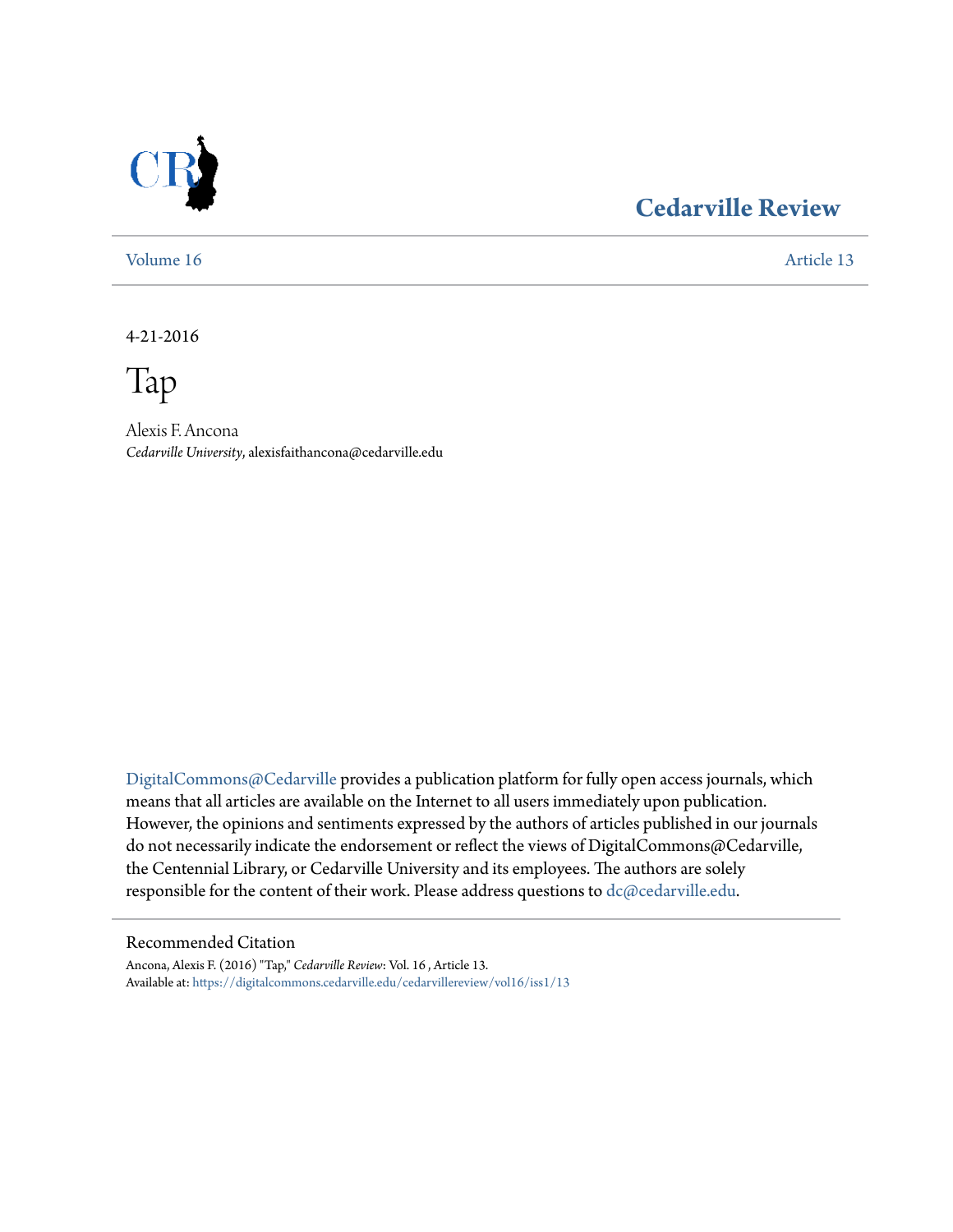## Tap

Browse the contents of [this issue](https://digitalcommons.cedarville.edu/cedarvillereview/vol16/iss1) of *Cedarville Review*.

#### **Description (Optional)**

An exploration of water imagery in my formative years: framed by my experience getting a spinal tap.

### **Creative Commons License**  $\bigcirc$   $\circ$

This work is licensed under a [Creative Commons Attribution-Noncommercial-No Derivative Works 4.0](http://creativecommons.org/licenses/by-nc-nd/4.0/) [License.](http://creativecommons.org/licenses/by-nc-nd/4.0/)

#### **About the Contributor (Optional)**

Originally from Durham, Maine, Alexis Ancona is a senior studying English at Cedarville University. She hopes to pursue graduate work in Medieval and Renaissance Studies with a focus in Arthurian Literature. Her nonfiction work can also be found in the Winter 2016 issue of Riding Light Magazine.

Follow this and additional works at: [https://digitalcommons.cedarville.edu/cedarvillereview](https://digitalcommons.cedarville.edu/cedarvillereview?utm_source=digitalcommons.cedarville.edu%2Fcedarvillereview%2Fvol16%2Fiss1%2F13&utm_medium=PDF&utm_campaign=PDFCoverPages)

Part of the <u>[Nonfiction Commons](http://network.bepress.com/hgg/discipline/1152?utm_source=digitalcommons.cedarville.edu%2Fcedarvillereview%2Fvol16%2Fiss1%2F13&utm_medium=PDF&utm_campaign=PDFCoverPages)</u>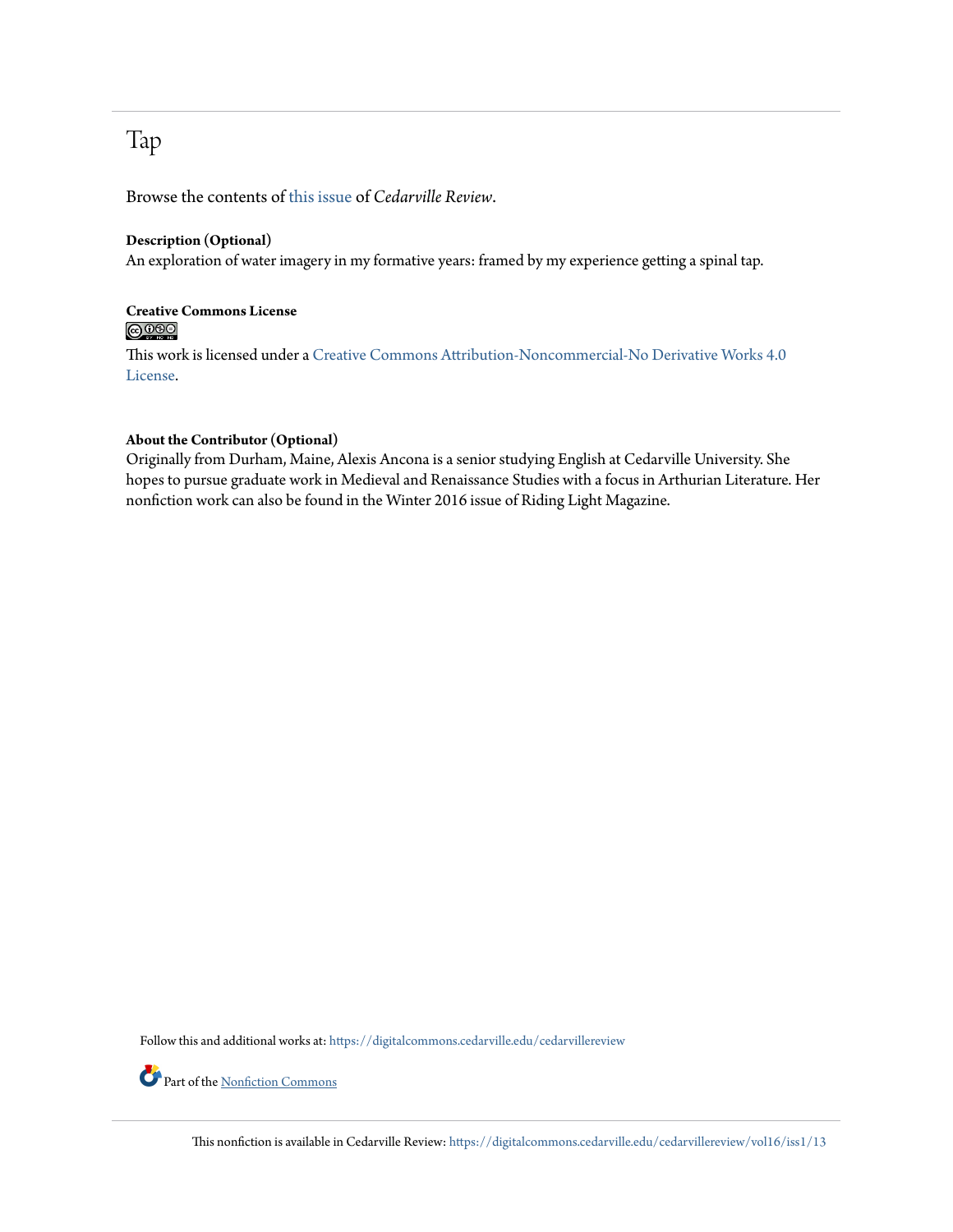# **TAP**

### *nonfiction By Alexis Ancona*

"Lie on your side please."

It's always hard to be comfortable with a clamp around your neck. When I was eleven, I went to Dr. Nadeau's office for the first time—he's a chiropractor. He snapshotted my spine with his radioactive machine, looking for discrepancies. He found one. The cervical vertebrae were extended. Basically, my neck was supposed to look like ), but it instead looked like |. Maybe that's why I'd lie awake for hours, moaning about my headaches and stiff cervical vertebrae. The soft glow from my light-up globe chased the demons and spiders away, but it did nothing for the pain inside. How irritating.

PROSE

"Now curl up into a cannonball position."

I love swimming. In the water I could be anything I wanted—Ariel from The Little Mermaid, thirty-pounds lighter, maybe even weightless (nothingness). I can't remember a time before I knew how to swim, though to be fair, I can't remember much at all. While other kids struggled to keep their heads afloat as they tread water and sang "Twinkle, Twinkle Little Star" in swimming lessons at the YWCA, I went straight on to singing the ABC's. I'd always look for the approving smile from Dennis the swim instructor with his beard and weirdly short red shorts. If I knew who David Hasselhoff was, I might've compared Dennis to him. The quintessential YWCA experience was always cannonball contests. I soon learned that the key to a high splash was expanding the area that hit the water. I made myself as wide as possible. My chubby thighs slapped against the water—a thunder crack in my ears. The cells in my nostrils screamed and died—a difference in salinity will do that. I pretended it didn't hurt because it wasn't important. The heavily-chlorinated water erupted into the air. Cheers. I had won.

33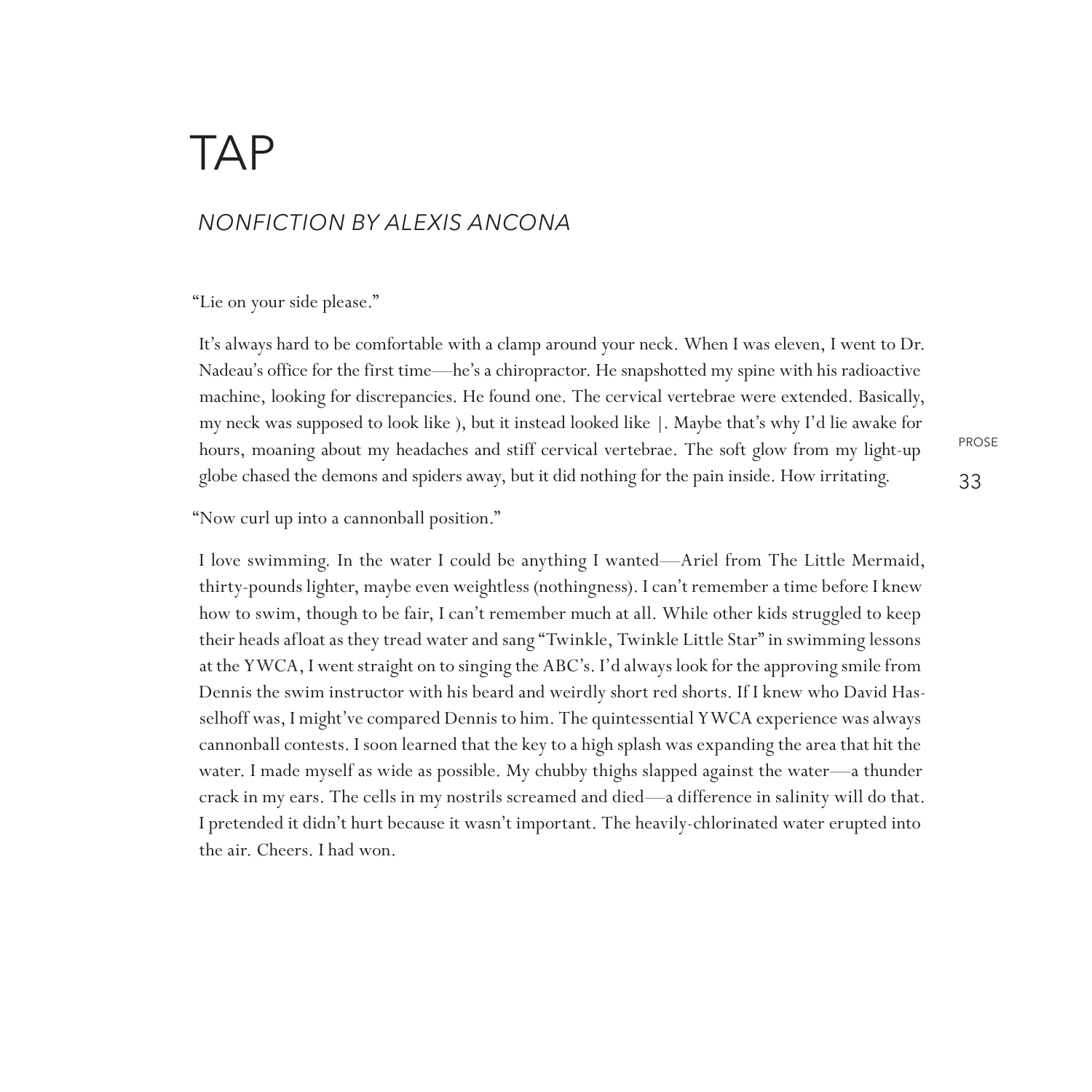This time was a little different—no water and the goal was to be as small as possible. Grinding my teeth so that my left lateral incisor, which protrudes behind the rest of my teeth, made my tongue bleed.

"This is just the anesthetics. You're going to feel a little pinch."

Numbing cold raced through my limbs. I was only in the water for maybe five seconds, but the cold penetrated cloth, skin, muscle, bone. Maybe it was the shock of it that made it so bad. Disorientation as my inner ear struggled to find up. I remember hearing one time (on Discovery Channel or Sesame Street or something) that crabs put little stones in their little ear-holes to keep them grounded. Take the pebbles away and they're incapable of keeping themselves upright, grounded. I think I could use some pebbles sometimes.

**CEDARVILLE** REVIEW I honestly don't remember falling into that mountain stream along the Kancamangus Highway. We have before and after shots but nothing to fill the gap. Pretty typical.

34 Before: Evan (my brother who wanted my mom to put me up for adoption) is crouching next to me as I lay flat, reaching pale fingers out to the lifeblood of the mountain. "It's so pure that you can drink it!" my dad assured me.

After: me standing there in my mom's oversized Mary Kay sweater, pumpkin hair plastered to my large forehead. Smiling. I wouldn't be warm for the rest of the afternoon.

If only anesthetics were that effective.

"I'm going to need you to hold extremely still."

I once dated a guy for three and a half years. I was thirteen and a half when we started going out; he was seventeen—three and a half years older than me. (In retrospect, I understand my parents' frustrations.) An age-gap like that meant half-years made all the difference. This guy—Rob (real name: Ridgely), was a member of the Sea Cadets. Kind of a junior varsity Navy. He planned to participate in ROTC and spend his entire life in the military. And I planned to marry him.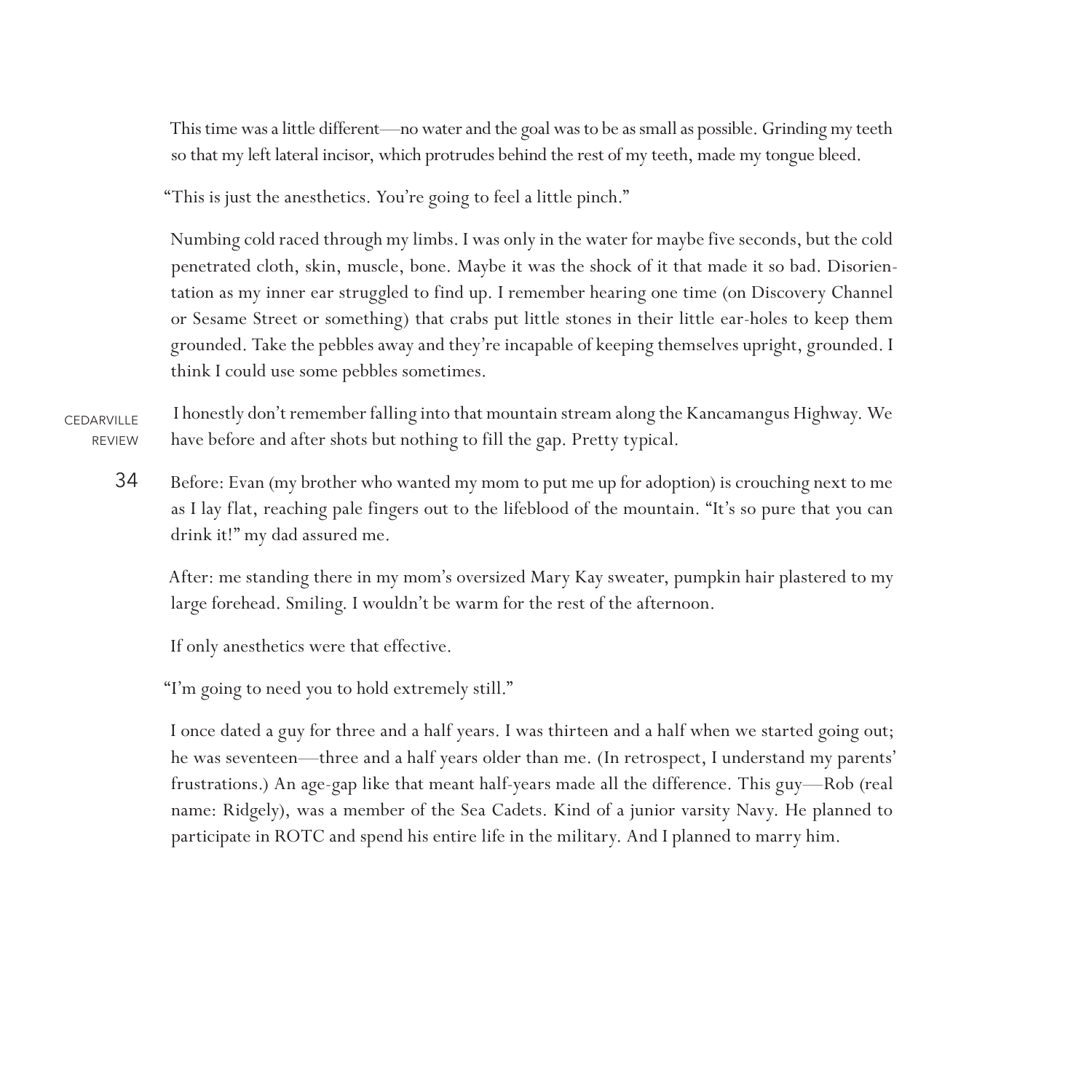Anyway. I went to one of his Sea Cadet events. I stood there watching as he stood there staring. He was at attention—immovable, focused, robotic...empty. The crowd watched as their CO addressed these pretend military members. I was in the front of the crowd straight across from Ridgely. I wanted to laugh. I felt nervous and proud. Those eyes did nothing. They were hardly even staring: merely existing, without purpose.

I wished I had that discipline. I didn't want to move. I did well for the most part. Silent tears, the cold bar of the bed gripped firmly in my hand. Just an occasional involuntary tremor disturbed the three and a half inch needle between my lumbar vertebrae. Half-inches certainly made a difference.

"It looks like the flow of the spinal fluid is pretty slow so we'll need to leave the needle in a little longer."

PROSE 35 There's this scene in the 2002 Count of Monte Cristo where Abbe Faria tells Edmond that speed is key. They crouch in their cold prison cell next to dripping water. The droplets are erratic and unpredictably fast. Edmond is supposed to be faster. Abbe Faria, despite his age, easily swipes his hand in and out—no water to be seen. Edmond is not so skilled.

I used to set my bathtub faucet so that it dripped like Edmond Dantes' prison cell. I'd slice the air with my hands, hoping their smallness would work to my advantage. I felt fast, but the water was smarter, knowing exactly when to drip.

I wish my cerebral spinal fluid knew just as much as my leaky faucet. If I reached my hand behind my back, I probably could have beaten the drip.

"I'm sorry; I can't give you anesthetics while the tap is in place. We're almost done, though. Hold on."

I once almost drowned while taking a lifeguard entrance test. I don't know if that qualifies as irony, but. The procedure of the test was simple. Two minutes to swim one hundred feet, dive twelve, rescue the drowning brick, hold it at your chest above water, and return using only your legs. The